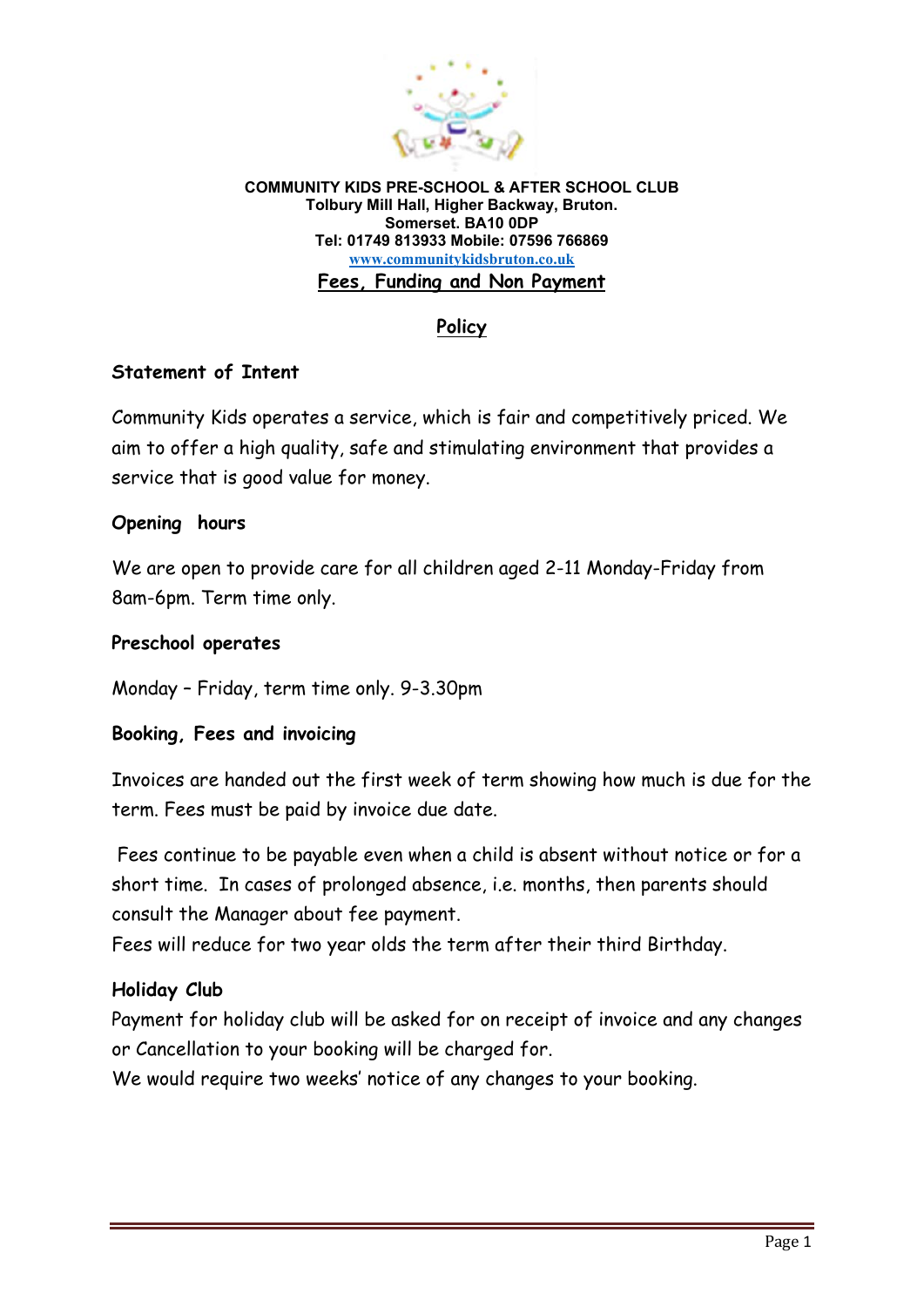

The hourly rate fees for Community Kids as of January 2022 are:

2 year olds: £4.70 3+ year olds: £4.50 Primary School Children: £4.20

Maintaining a child's place at pre-school is conditional upon continued payment of the required fees and or The Early Years Entitlement.

The Early Years Entitlement is only payable for a maximum number of hours as set by Somerset County Council. If your child attends more than the set hours with us and or another group, you will need to pay for the sessions not covered by the grant. This is payable at the start of term.

In the event of fees becoming more than two weeks overdue, the child's hours may be reduced to EYF only or place offered to another child. Please avoid embarrassing situations by paying your fees on time. If however you are experiencing difficulties paying your fees please contact a member of staff before it becomes a serious problem as we may be able to help you.

One month's notice is required for any changes to your child's hours. This may be done by speaking to a member of staff, e mail or phone call.

All cheques should be made payable to Community Kids. Please put cash in an envelope with your child's name. This is logged in the payment book. Direct debit payments can be set up. We also accept child care vouchers.

**There is a late collection fee of £5 for every 5 minutes you are late in collecting your child if you have failed to tell us you will be late. Please phone the setting prior to the end of the session.**

If the setting has to close or is unable to open due to unforeseen circumstances we have to follow our emergency closure policy. If community kids cannot offer a service due to closure parents will not be charged. But if the setting is open and it is parental choice not to access the setting they can be charged.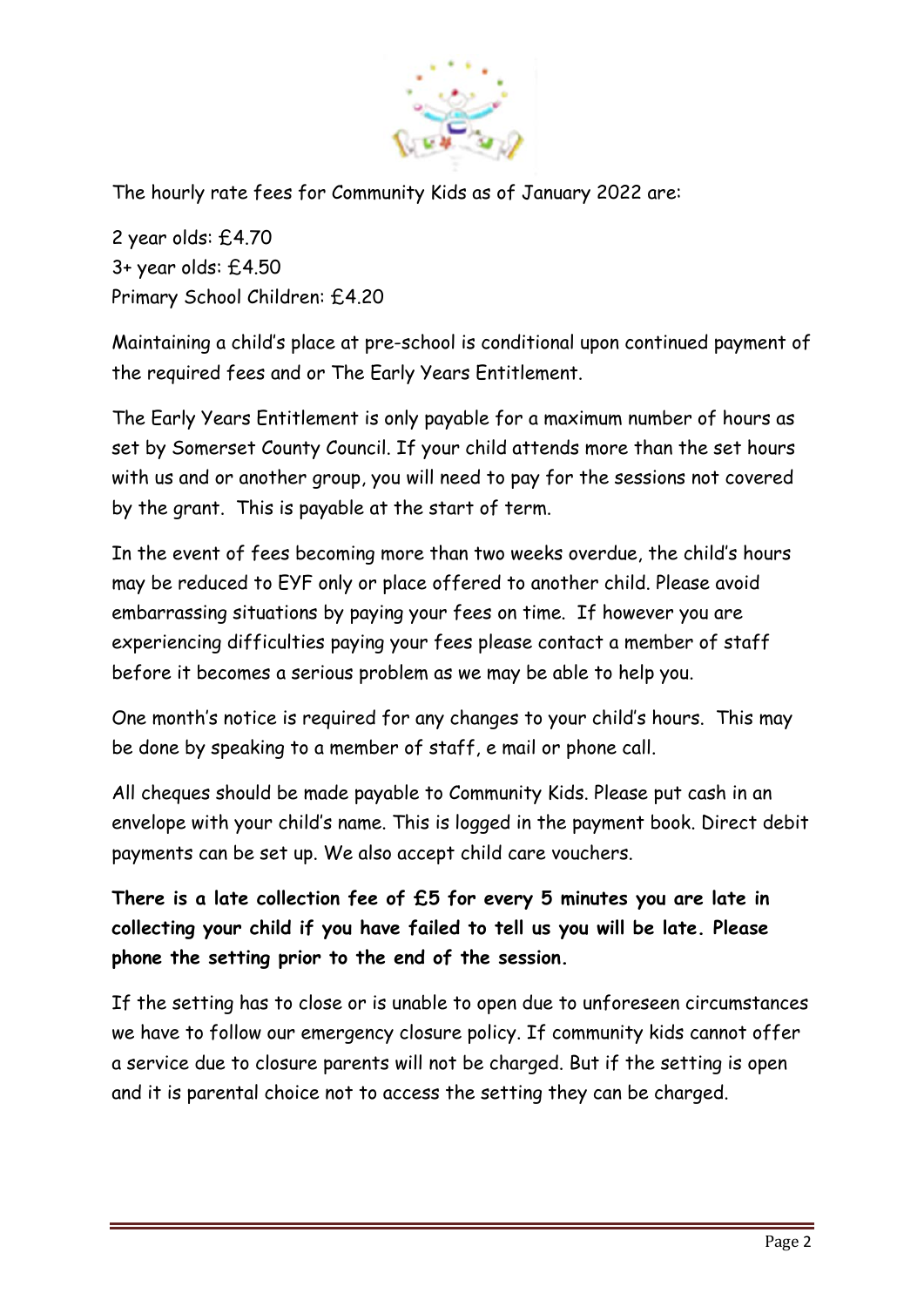

# Early Years Entitlement Funding (EYE funding)

We are in receipt of EYE funding for two, three and four year olds; this will be available from the funded period after your child's second or third birthday.

EYE funding entitlement calculated following the Somerset Code of Practice. Parents can claim 570 per year. We can now offer 30 hours funding between 9am-3pm preschool hours , term time only. Funding will not be charged on bank holidays or inset days. EYE funding will not be claimed.

Parents can use more than one provider but you can only claim the maximum entitlement of hours per funding period in total.

If your child is eligible for EYE funding you will need to complete a Somerset County Council registration form (in registration pack), and show proof of birth certificate or passport for your child. If you have any queries, please ask.

If a child's legal documentation is not produced then the EYE funding will not be able to be claimed. Therefore, the parents will be charged our normal prices for the sessions.

If parents wish to use EYE funding and to have additional hours, then these will be charged for at our normal session prices.

## Working Tax Credits

If you receive working Tax Credits you may be able to get help towards the cost of child care. For further details contact the tax credits helpline on 0345 300 3900 or visit HM Revenue and Customs on https://www.gov.uk/browse/benefits/tax-credits

## **Termination of the Contract**

Parents/carers are required to give four working weeks' notice of their child leaving **the Pre-school / after school club**s in writing. Fees are payable if the child leaves before the end of the period. This also includes claiming the EYE funding.